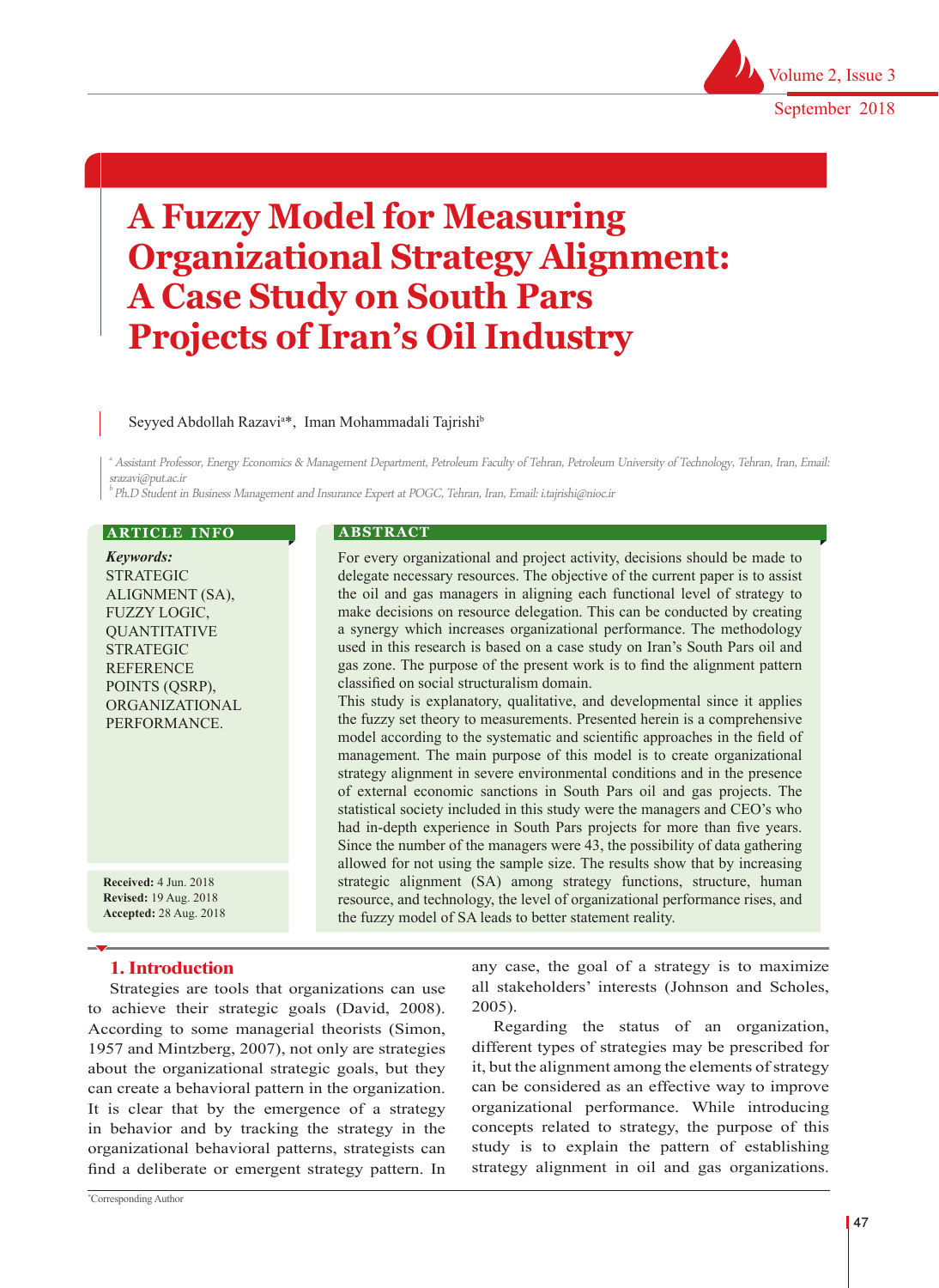Because the researchers believe that the alignment of organizational strategies improve organizational performance, a synchronization and performance model is proposed. Therefore, to introduce reality, it should be noted that there is an absolute harmony and a lack of coordination among strategies, so these extreme spectrums can be understood through the fuzzy analysis and measurements.

The problem from which the research has emerged is the cooperation and significant involvement of the different functional levels of strategy, and the alliance of this toward the environment will cause a better outcome for the oil and gas industry. The questions are as follows:

1- Is the alignment among structure, technology, strategy, and human resources give the CEO's the state that "the organizational elements are right and will be on the right track?"

2- Could the alignment cause the synergy in the organization and have a better outcome?

3- Among research improvement models, is there a model which improves the qualitative analysis of alignments with a quantitative source of data to give better states of reality?

4- What has happened in South Pars oil and gas projects as managerial decisions during the sanctions take effect?

#### **2. The Concept of Strategic Alignment**

The main issue of managing the organization is to align the strategy levels with the organization external environment (Mintzberg and Quinn, 1991; Pearce and Robinson, 1991, 1994; Hunger and Wheelen, 2007). Based on many theories of the coordination and integration of the organization, organizations which effectively align the structural factors with the strategic ones show higher effectiveness (Doty, Glick and Huber, 1993). Each of the existing systems at the organizational level of strategy must also align with its subsystems (internal alignment) as well as with its high-level systems and level systems (external alignment). Therefore, this leads to manifesting the management issue and creating directional synergies, thereby achieving the organization goals (Porter, 1985). Some of the strategic alignment theorists consider the alignment of the elements of the organization (structure, technology, culture, human resources, leadership style, and strategy) with environmental

conditions (Chorn, 1991; Leavit, 1965; Daft, 2004, Scott, 2002; Itami, 1987; Galbraith and Kkazanjain, 1986; Prahalad and Hamel, 1990; Barney, 1991), while others point to strategic alignment as the elements of the organization aligning with themselves (Woodward, 1965; Chandler, 1962; Andrews, 1987; Balkin and Gomez-Mejia, 1990; Dvir and Shenhar, 1993; Fisher and Govindarajan, 1990; Waterman, 1986). Strategic flexibility is the area in which the organization looks at a strategic capability to change the situation from one strategy to another so as to implement another strategy (Hunger and Wheelen, 2007). During the stability periods in the organization, new strategies are being developed and discussed. However, they maintain their organizational structures until it is time to execute them; the quantum leap is also required to implement strategies (Clarke, 2006). Therefore, strategic flexibility and the quantum theory of strategic change both need a change due to the dynamic alignment. In addition to explaining common patterns of creating strategic alignment in the organization, we will introduce a fuzzy alignment model.

**3. Strategic Alignment Patterns**

The main question is how the organization can establish a conceptual and strategic alignment. The practical and fundamental research into answering this question has created a new and emerging field incorporating the concepts, theories, and patterns of strategic management. The proposed patterns can be grouped into three types, namely rational, natural, and comprehensive patterns, which will be described in detail. According to the defects of each of these patterns, a new pattern called a fuzzy model is presented to measure the degree of strategic alignment.

#### **3.1. Rational Patterns**

Rational planning approach develops the strategy based on formal processes and rational decision making. In this approach, there is a oneway, top-down relationship between the level of the organizational strategy and the lower-level strategies. The lower level strategy is designed according to the organizational level strategy (although not entirely). It includes the goals, strategies, and policies for lower levels, which are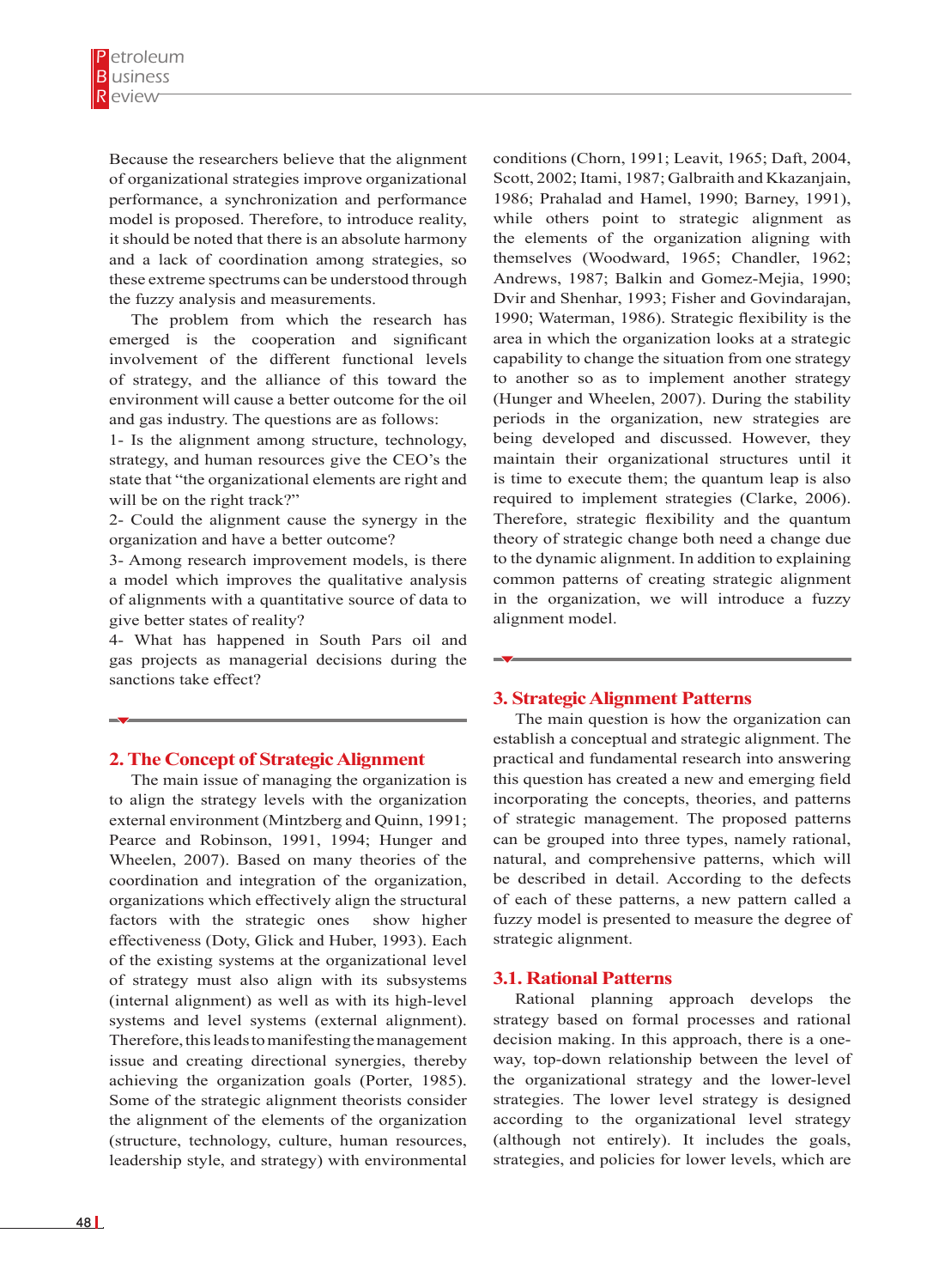tailored to meet the organization goals. The strategy is like a cascade dropping from above, and, in the process of formulating strategy at the organization level, it addresses the organization needs and a strategy which refers to these needs (Bamberger and Biron and Meshoulam, 2014). The features of the rational model would be as follows. It can be queued even by considering all the factors with equal probability and by establishing a vertical alignment. Despite all the benefits of this model, one cannot ignore its limitations: idealistic and subjective, the requirement of a strategy to be the basis for work. Moreover, if the strategy is false,

| Flexible<br>(Results) | Open   | Radical                                    |                  | The third types of<br>theories and patterns |                                              | The fourth types of<br>theories and patterns |            |
|-----------------------|--------|--------------------------------------------|------------------|---------------------------------------------|----------------------------------------------|----------------------------------------------|------------|
| Control               | System | Change                                     | SRP <sub>2</sub> |                                             |                                              |                                              |            |
| Intense<br>(Process)  | Closed | Regulatory                                 |                  | The first types of<br>theories and patterns | The second types of<br>theories and patterns |                                              |            |
|                       |        |                                            |                  | <b>SRP1</b>                                 |                                              |                                              |            |
|                       |        | Burrell and<br>Morgan, 1979<br>Scott, 1981 |                  | Objective                                   |                                              | Philosophical<br>assumption                  | Subjective |
|                       |        |                                            |                  | Rational                                    | Attitudes                                    |                                              | Natural    |
| Hall, 1996            |        | External                                   | Focus            |                                             | Internal                                     |                                              |            |

**the major advantages of the integrated and integrated and integrated and integrated and integrated and integrated and integrated and integrated and integrated and integrated and integrated and integrated and integrated an Figure 1: Synonyms of reference points in categorizing management pat-** the crafted strategy encounters the diversion as well as considering all practical obstacles. Therefore, other models are designed to respond to managers' needs to minimize these constraints.

## **3.3. Natural Patterns**

Although theoreticians of rational systems associate organizations with components that have been gathered according to a plan and for specific purposes, the advocates of the natural system believe that organizations cannot be merely the only means of achieving certain goals. However, they are composed of social groups trying to adapt themselves to the specific conditions they are in (Scott, 2002). In this model, in addition to aligning the two levels of strategy, e.g. the corporate strategy and the business strategy, the effective dependent factors affecting both levels of strategy are also identified. The main advantages of this model include being objective and the real variables used in the model. However, complexity, difficulty, and a lack of stability in long run of native models are the main disadvantages. Therefore, based on strategic reference points and a fuzzy measurement model,

| Table 1-A summary of related theoretical perspectives |                                                                      |                                                    |                                                                                 |  |  |  |
|-------------------------------------------------------|----------------------------------------------------------------------|----------------------------------------------------|---------------------------------------------------------------------------------|--|--|--|
| <b>Theoretical perspective</b>                        | <b>Reference point</b><br>emphasized                                 | <b>Fundamental</b><br>prescription                 | <b>Source</b>                                                                   |  |  |  |
| Motivation theory                                     | Internal organization<br><b>Individuals</b><br>Groups                | Design work and set<br>goals for performance       | Latham & Yukl (1975),<br>Nadler & Lawler (1977), Hack-<br>man & Oldham (19800   |  |  |  |
| Resource-based view                                   | Internal organization<br>Firm-wide resources<br>Capabilities         | <b>Build unique</b><br>competencies                | Werner felt (1984)<br>Prahalad & Hamel (1990)<br><b>Barney</b> (1991)           |  |  |  |
| Industrial economics                                  | External condition<br>Industry<br>Key competitors                    | Beat the competition                               | Bain (1956)<br>Caves (1977)<br>Porter (1980)                                    |  |  |  |
| Resource dependence                                   | <b>External conditions</b><br><b>Suppliers</b><br><b>Customers</b>   | Minimize constraints<br>on resources               | Pfeffer (1972)<br>Pfeffer & Nowak (1976)<br>Pfeffer & Salanicik (1978)          |  |  |  |
| Institutional theory                                  | <b>External conditions</b><br><b>Stakeholders</b><br>Interdependency | Meet the demands<br>of society                     | Meyer & Rowan (1977)<br>DiMaggio & Powell (1983)<br>Mayer, Scott & Deal (1983)  |  |  |  |
| Corporate identity                                    | Time<br>Past traditions<br>Philosophy                                |                                                    | Westley & Mintzberg (1989)<br><b>Torbert (1987)</b><br>Dutton & Dukerich (1991) |  |  |  |
| Strategic intent                                      | Time<br>Long-term purpose<br><b>Mission</b>                          | Strategic intent<br>informs cur-<br>rent decisions | Hasegawa (1986)<br>Imai (1986)<br>Hamel & Prahalad (1989)                       |  |  |  |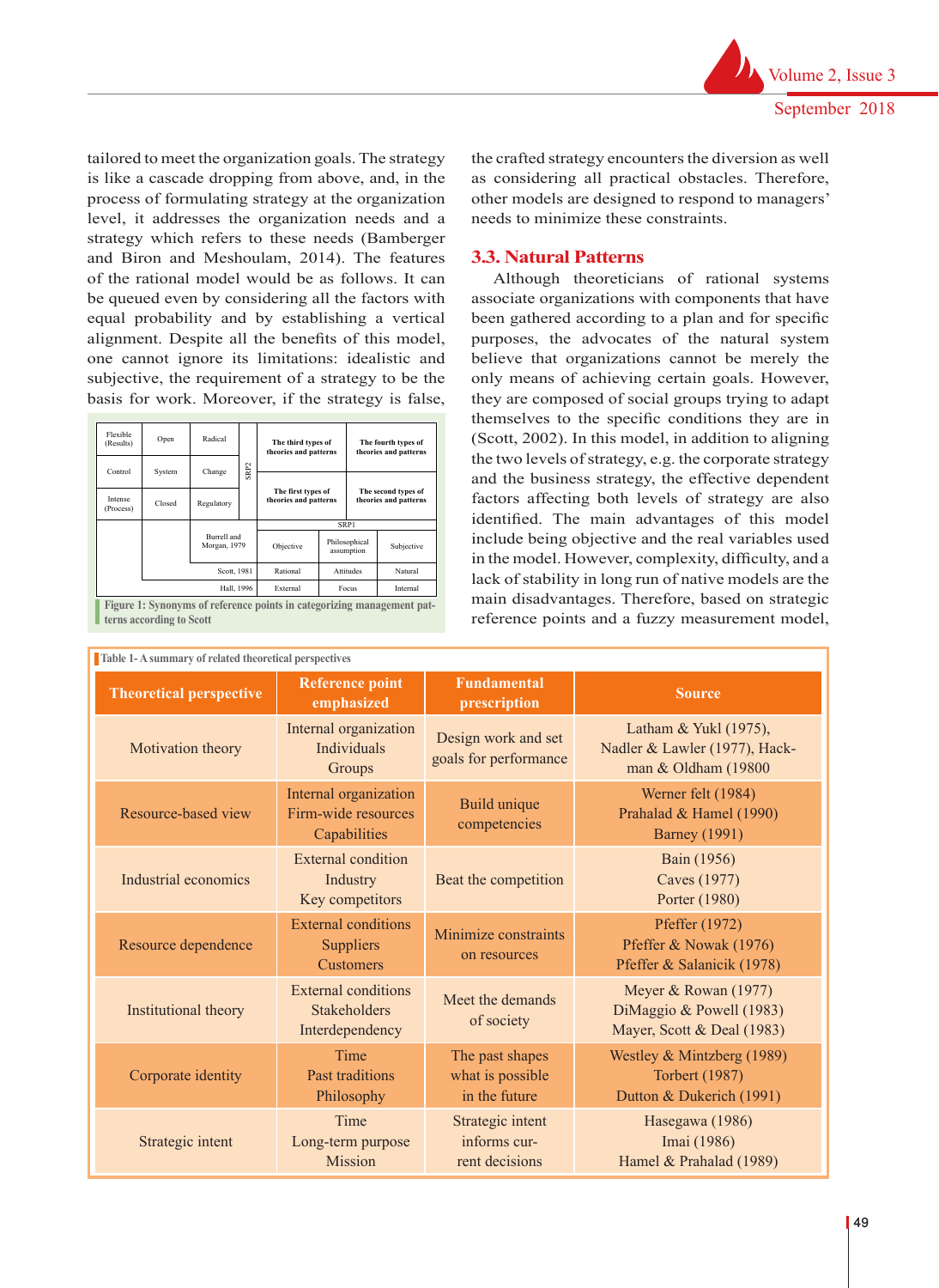two general next patterns have tried to reduce these barriers of strategic alignment to a minimum.

## **3.4. Multipurpose Patterns (application of strategic reference point theory)**

Different managerial theorists, based on their views, have considered specific points of reference such as cost reduction (Porter, 1985), quality (Imai, 1986), speed (Stalk and Hout, 1990), innovation (Foster, 1986), customer needs (Ohmae, 1988; Peters, 1987), and stakeholders (Handerson, 1990) for the success of organizations. If each of these reference points is emphasized, the organization will succeed. Table 1 represents multi-dimensional or combined strategic reference points used by some other theorists (Figenbaum and Schendel, 1996).

As summarized in the above table, each dimension is used as a reference point based on a theoretical philosophy from different theorists' viewpoints, and each dimension is explained to provide a specific purpose. All the measurements and choices are compared to the reference point, and strategic reference points are the targets and points of reference which managers use to assess options, to make strategic decisions, and to communicate the priorities of an organization to the key people of their system (Bamberger and Figenbaum, 1996). The organization selects strategic reference points to achieve strategic alignment or to perform appropriate actions and operations (Figenbaum and Schendel, 1996). In other words, strategic reference points are the points of alignment, and if they coordinate all the elements and systems of their organization, a comprehensive alignment will occur. Figure 1 shows the rational foundations of management theories (Scott, Burrell and Morgan, and Hall), which are synonymous with each other, and their reference points are consistent. To characterize the patterns of an organization systems and subsystems, one should select from the reference points referred to as "sustainable point of reference" and then attempt to identify strategy typology. This also applies to the typology of different strategies at each level of the strategy, namely corporate, business, and functional levels of strategy.

One of the major advantages of this model is the inclusion of an integrated and comprehensive model of strategic alignment in the organization. Furthermore, its problems are qualitative and non-adaptable with quantitative variables such as performance, which will be expanded further.

## **4. Fuzzy Logic Model (An approach to the measurement of strategic alignment)**

The classical approaches to the management world are rooted more in the two-dimensional logic and Aristotle's two values. It can be simulated to the real world which has only two dimensions: good or bad, right or wrong, truth or lie, black or white, life or death, guilty or innocent, zero or one, etc. (alignment or non-alignment). This principle encourages us to recognize the world and determine our place therein, and the transparency of our decisions depends on the clarity and transparency of our views (Grint, 1998). It seems that we have based our world on several dichotomies or two-dimensional contrasting spectra, which reduce complexity to an opposite pair.

In contrast, our language does not limit these two values, and it can describe the phenomena on a continuum. Hence, we not only have black and white, but also have gray, dark, light gray, etc. Organizations are fuzzy phenomena, and we define them in a state of being or not being. Therefore, if organizations are fuzzy, the issues related to them should then follow fuzzy patterns. On this basis, it can be explained that both strategic alignment and organizational performance can be categorized into fuzzy phenomena.

The basis of fuzzy logic or uncertainty in quantum issues can be searched. Bertrand Russell (1923), in connection with Aristotelian logic, explained the paradox of ambiguity and considered the procedure used to accept this logic as a habit. Heisenberg, in quantum physics, explained the "principle of uncertainty" to end the conclusion that scientific knowledge was cognitive, definitive, and certain. He showed that even atoms in the brain are uncertain. Heisenberg showed that, even in physics, the truth of propositions is based on a function of degrees (Azar, 2007).

Fuzzy logic shows that many aspects that were previously considered to be immeasurable can be measured. In fact, everything can be measured and evaluated, and this measurement and evaluation are fuzzy. What is proposed in the fuzzy strategic alignment model is to determine the degree of strategic alignment in a subject under study. Conversely, the criterion for evaluating words such as "aligned" and "non-aligned" depends on the individual's view. Therefore, we cannot even set an absolute rule for judging them, even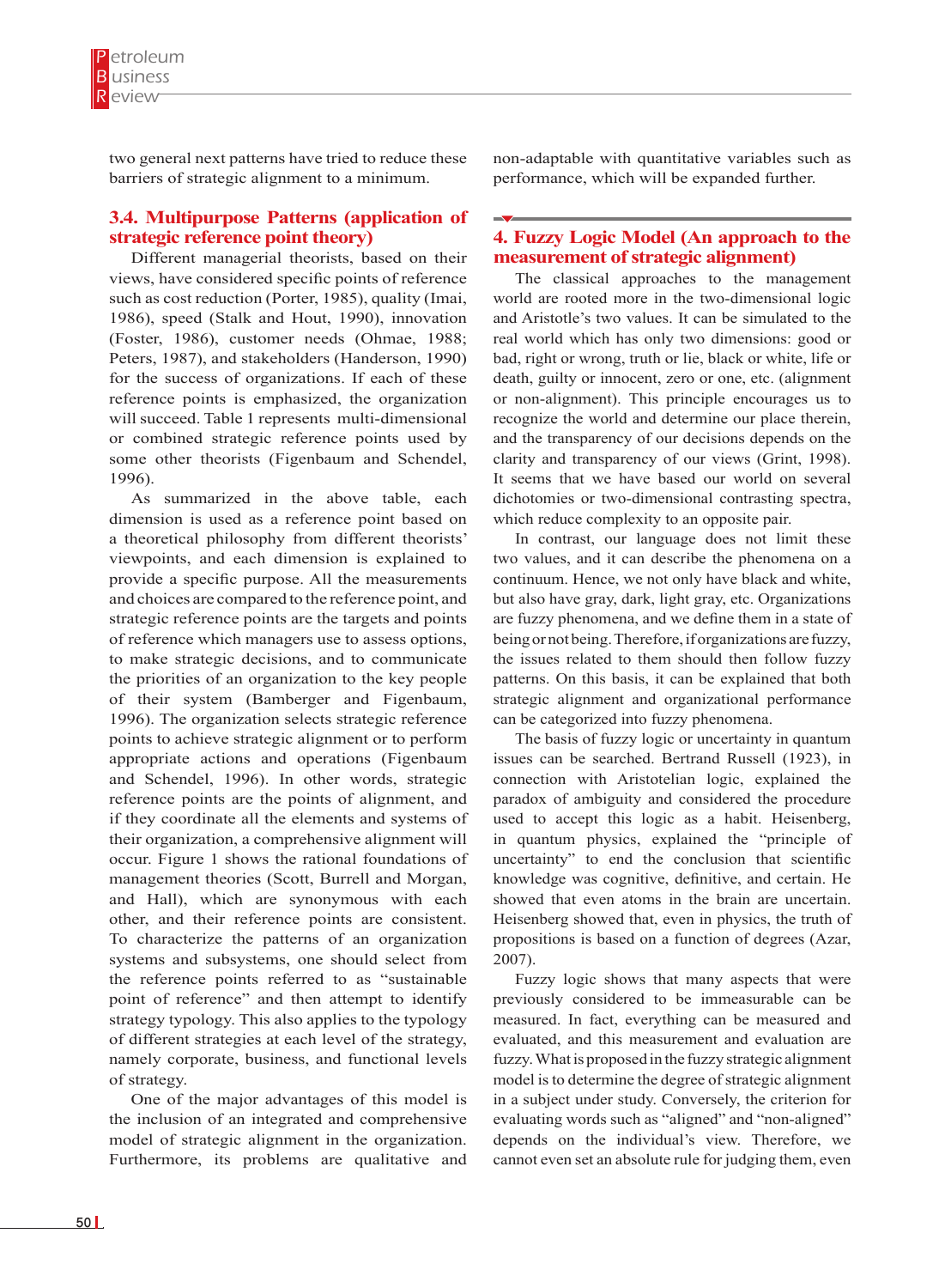by doing endless tests (Tanaka,1996). Rahnavard and Nikzad (2010), in the study entitled "The Alignment between Organizational Elements" measured the strategic alignment based on a qualitative analysis of "proximity strategic types" by explaining a qualitative model for determining the degree of alignment in the light of strategic reference points.

The analytical model distinguishes the degree of alignment into three qualitative sections (high, medium, and low). In this study, the matrix of strategic reference points was divided into 256 parts (Figure 2). Moreover, based on "the degree of proximity," the degree of alignment was analyzed qualitatively, and its relationship with organizational performance was measured. Since each dimension of the matrix of strategic reference points is divided into 16 parts; the adjacency of 1 to 64 is considered to be high, and the proximity of 64 to 128 is regarded as medium; from 128 to 256 is also defined as low proximity. This pattern takes into account the alignment in a domain of strategic reference points. Therefore, in this approach, the strategic alignment with the one-toone correspondence in the strategic reference points matrix can be precisely investigated. On the other hand, the discrete matrix and adherence to Aristotelian logic are the main reasons for the bias in the analysis reference points of the described model.

In the fuzzy pattern, at first, the matrix of the

strategic reference points is graded from 0 to 100. This grading will make the matrix of the strategic reference points more continuous (non-discrete). As a result, the dimensions of the matrix are separated into two dimensions, namely process control and outcome control, which respectively focuses on the internal environment and on the external environment; in this grading, four dimensions should be considered as follows:

- (1) The degree of outcome control;
- (2) The degree of process control;
- (3) The degree of focus on the internal environment;
- (4) The degree of focus on the external environment.

Each of these four dimensions will be graded from 0 to 100, so there will be a different matrix for grading on each side, which possibly assists with the rising control levels on each dimension (Figure 4). Based on the proximity theory in the continuous matrix of the strategic reference points, the distance from 0 to 71 a is considered to be a high alignment, and the distance from 71 to 112 is regarded as a moderate alignment; the distance from 112 to 141 is defined as a low 1 alignment. These limits are obtained by a mathematical relation between two points . According to this theory, the higher proximity (a short distance between the reference points) will cause a higher alignment. Using one of the two matrix dimensions (such as the degree of focus on the external environment and the Medium



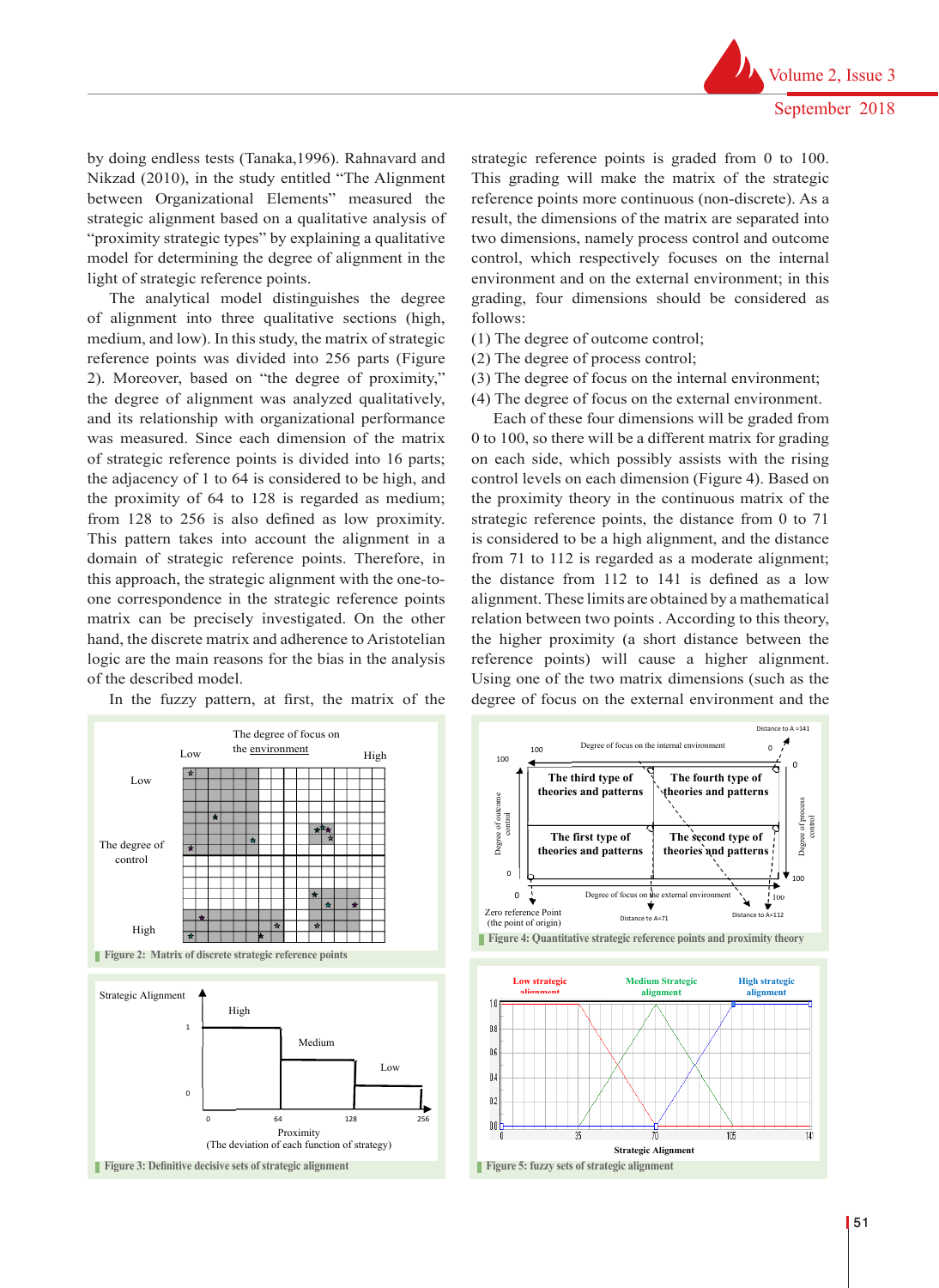degree of outcome control) is sufficient to determine the reference points. However, assessing the whole dimensions would raise the level of precision.

There is still ambiguity and uncertainty about the distribution of the related sets in the continuous proximity approach. For example, if the distance between two functional strategies was 55, the analyzers would assume that the alignment of these two functions belongs to the top set (high); this allocation is acceptable in terms of Aristotelian logic (Figure 3). In such a case, if, as an example, the deviation of functional strategy is 55, the strategic alignment will then be high. However, this way of partitioning and the determination of an element allocation is different from our language and reality (linguistic world), a world where there is no complete certainty and fuzzy.

Fuzzy sets provide a framework for dealing with ambiguities. The overall framework to face ambiguity is "measures of fuzziness," which is explained by the fuzzy set theory (Azar, 2007). Membership functions represent the functions of fuzzy sets and indicate, to what extent, an element is a member of a fuzzy set.

| Table 2- The fuzzy degrees of most influential indicators of South Pars Projects Structure (according to the questioner completed in the phases) |                    |                    |                         |                         |                    |                           |                                |                                    |
|--------------------------------------------------------------------------------------------------------------------------------------------------|--------------------|--------------------|-------------------------|-------------------------|--------------------|---------------------------|--------------------------------|------------------------------------|
| <b>Indicators</b>                                                                                                                                | <b>Phase</b><br>13 | <b>Phase</b><br>14 | <b>Phase</b><br>$15-16$ | <b>Phase</b><br>$17-18$ | <b>Phase</b><br>19 | <b>Phase</b><br>$20 - 21$ | <b>Phase</b><br>$22 - 23 - 24$ | <b>Indicator</b><br><b>Average</b> |
| Formalization                                                                                                                                    | 0.65               | 0.56               | 0.76                    | 0.86                    | 0.87               | 0.66                      | 0.46                           | 0.69                               |
| Specialization                                                                                                                                   | 0.91               | 0.82               | 0.75                    | 0.88                    | 0.89               | 0.76                      | 0.82                           | 0.83                               |
| Standardization                                                                                                                                  | 0.88               | 0.85               | 0.73                    | 0.78                    | 0.91               | 0.86                      | 0.80                           | 0.83                               |
| Hierarch of authority                                                                                                                            | 0.71               | 0.87               | 0.87                    | 0.90                    | 0.93               | 0.67                      | 0.71                           | 0.81                               |
| Complexity                                                                                                                                       | 0.87               | 0.92               | 0.81                    | 0.76                    | 0.93               | 0.84                      | 0.79                           | 0.85                               |
| Centralization                                                                                                                                   | 0.81               | 0.83               | 0.87                    | 0.71                    | 0.75               | 0.87                      | 0.82                           | 0.81                               |
| Professionalism                                                                                                                                  | 0.63               | 0.87               | 0.67                    | 0.64                    | 0.82               | 0.76                      | 0.78                           | 0.74                               |
| <b>Personal Ratio</b>                                                                                                                            | 0.72               | 0.58               | 0.72                    | 0.62                    | 0.81               | 0.52                      | 0.82                           | 0.68                               |
| Average of Structural Di-<br>mensions (Result Control)                                                                                           | 0.77               | 0.79               | 0.77                    | 0.77                    | 0.86               | 0.74                      | 0.75                           | 0.78                               |
| <b>Size</b>                                                                                                                                      | 0.86               | 0.87               | 0.87                    | 0.87                    | 0.81               | 0.86                      | 0.87                           | 0.86                               |
| <b>Organizational Tech-nology</b>                                                                                                                | 0.88               | 0.89               | 0.91                    | 0.82                    | 0.75               | 0.88                      | 0.89                           | 0.86                               |
| Environment                                                                                                                                      | 0.78               | 0.91               | 0.88                    | 0.85                    | 0.73               | 0.78                      | 0.91                           | 0.83                               |
| Goals and Strategies                                                                                                                             | 0.90               | 0.93               | 0.71                    | 0.87                    | 0.87               | 0.90                      | 0.93                           | 0.87                               |
| Culture                                                                                                                                          | 0.76               | 0.93               | 0.87                    | 0.92                    | 0.81               | 0.76                      | 0.93                           | 0.85                               |
| Average of Contex-tual Di-<br>mensions (Ex-ternal Focus)                                                                                         | 0.84               | 0.91               | 0.85                    | 0.87                    | 0.79               | 0.84                      | 0.91                           | 0.86                               |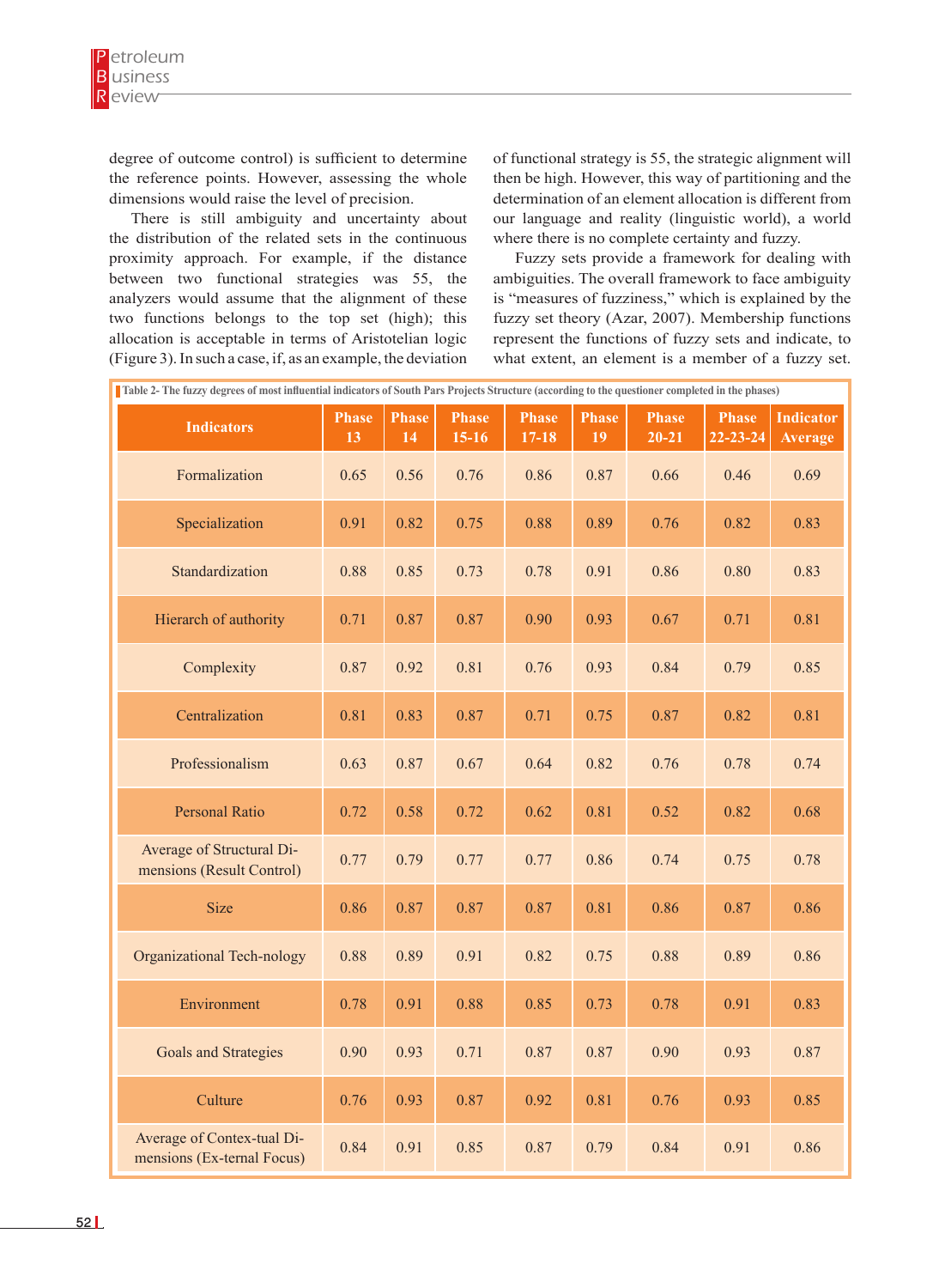Volume 2, Issue 3 September 2018

Membership functions make it possible to choose the degree of an element as a real number between 0 and 1 (Tanaka, 1996). Figure 5 represents fuzzy sets which are intertwined with the degree of the strategic alignment of functions in organizations. For example, if the rate of functions deviation is 55 units, the degree of strategic alignment is equal to  $86$  (= 141-55) units. In the fuzzy analysis, the strategic alignment is 37% high and  $63\%$  moderate.

The degree of strategic alignment is equal to the distance between functional strategy and the deviations of each range from the maximum distance of the matrix of the quantitative strategic reference points. In Figure 5, the maximum distance of the matrix of the quantitative strategic reference points is equal to 141. **Case Study** 

#### **Management Structure of South Pars Projects: A Structure of the Other Organizational Elements**

Herein, we investigate the whole projects of South Pars Oil and Gas Company (POGC) as a case study on a macro-project alignment of Iran's Oil and Gas Industry. Accordingly, the alignment of the company's functional departments will cause to obtain better findings on specific actual progress of the Project Management Body of Knowledge (PMBOK) areas and processes (PMI, 2016, Integration Chapter). The departments of each developmental phase, namely phases 13, 14, 15-16, 17-18, 19, 20-21, 22-23-24, are mostly managed by project managers of the site are high, which and the staff department, which are called the matrix are technically structure. The labors, who work for those projects, high technology are commanded by both the staff manager and the characteristics site manager simultaneously, which ignores the require to focus unity of command of Henri Fayol's principles of  $\overline{S}$ management. Therefore, at this level of management, that whether a<br>a local matrix along with the collaboration of the collaboration of collaboration of the collaboration of the a huge amount of alignment and coordination should a hage amount of angiment and coordination should points of view  $\frac{d}{dx}$  done by contractors and sub-contractors. This duty of  $\frac{d}{dx}$  development  $\frac{d}{dx}$ alignment of efficient knowledge areas is executed by the project management office (PMO) department subsystem



as the portfolio managing sectors of POGC. Table 2 tabulates the average result of structure indicators which led the decision-makers to a matrix according to strategic reference points (SRP). As listed in Table 2, there are two dimensions for determining the structure as a portfolio in a project, which are also useful for determining the organizational structure. The first dimension was associated with the structural dimension of that project, while the second one was related to the contextual dimension of a project. By assessing the whole South Pars projects and measuring them with fuzzy sets seen in Figure 5, the result shows that the average structural dimension is 78%. This means that the degree of the result control is characteristically high in Petroleum Ministry, National Iranian Oil Company (NIOC), and Pars Oil and Gas Company (POGC).

This measurement shows the level of formalization which indicates the degree of documents and forms required for managing the process of activities in the projects. The results confirm that the level of formalization is moderate (0.69), which might be due to the flexibility in making the activities most efficient by changing the management and the delegation of project CEO's decision. However, the levels of specialization (0.83), standardization (0.83), the hierarchy of authority (0.81), complexity (0.85), centralization (0.81), and professionalism (0.74) are high, which states why the oil and gas projects are technically managed by basic design but have a high technology to construct and commission. Such characteristics do not need to focus on the process, but require to focus on the results.

The contextual dimensions of the phases implied that whether an organization agreed on the subjective points of view within that structure or not. The measurements show that all the South Pars gas field development phases have a high contextual dimension in structure (0.86). The size of social systems, as a subsystem of the manufacturing process, in every phase was mostly high (0.86). Because the phases were established during sanctions on Iran, a large number of factors surrounded the environmental situation (0.83). The goals and strategies for each mega-project are clear by schedules and objectives, and the culture, as the most influential thing, makes every hard task possible in sanction conditions. The culture has its in-depth effects on these phenomena. For example, new labors in the age range of 30 to 40 years having low experience with managing Figure 6: Structure strategy for the operation alignment of South Pars oil **projects** in normal conditions have a high potential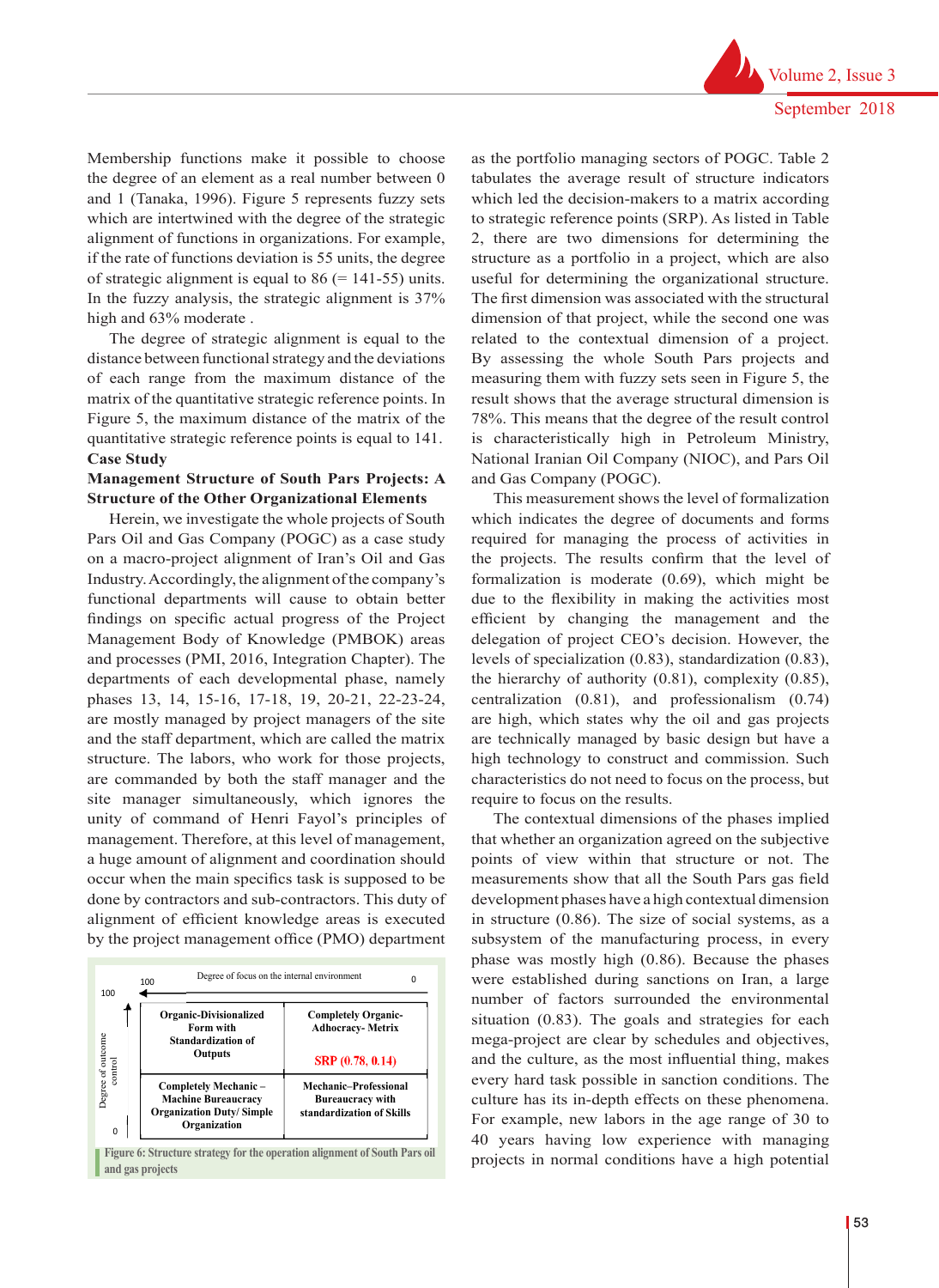for making impossible things possible by renewing processes. All these contextual dimensions show a high external focus (low internal focus of 0.14) on performing something perfect for the gas field shared between Iran and Qatar.

By applying strategic reference point matrix along with the collaboration of quantitative assessment and proximity theory in Figure 4, the strategies of structure are presented in Figure 6 (Daft, 2015), and the operational structure which is better for executing those strategies is mentioned.

When the fuzzy-SRP was established, a better assessment of reality was achieved. All the organizational aspects should be aligned with the strategic reference points. This model should be aligned with organizational strategy, programs, human b resource strategy, and technology strategy as displayed s in Figure 7. This possible things possible by renewing processes. All these contextual processes. All these contextual processes in the set of the set of the set of the set of the set of the set of the set of the set of th anghed with organizational strategy, programs, namali

Figure 7 shows the alignment model for managing d an organization or a project organization applied to the the South Pars oil and gas phases (a portfolio). It is a composed of the combination of 10 theories (David, 2018; Porter, 1985; Daft, 2015; Mintzberg, 2007; Bamberger, 1996; Woodward, 1965; Figenbaum, 1996; Rahnavard & Nikzad, 2012; Leavit, 1965) or philosophically more theories (Burrell & Morgan, 1979; Scott, 1957; Hall, 2001) to give the oil and gas decision-makers the chance to decide which elements of managing should be changed according to specified SRP's. rigure / shows the alignment model for presented in Figure 6 (Daft, 2015), and the operational structure which is better for  $\ddot{\ }$ ,  $\sim$ a<br>I

## **5. Conclusion model strategy**, programs, human resources  $\mathbf{z}$

In South Pars oil and gas phases, the structure accepts the aggressive strategy of the gas field  $\overline{a}$ shared between Iran and Qatar to commission the a developmental phases as soon as possible with a s high priority. This structure is established truly and generates profits for the country. The matrix is aligned with the free agent (contractors/subcontractors) accepts the aggressive strategy of the gas field in actrophically phases as soon as possible with a



human resource strategy in which every subsystem of human resource supports the whole plan and structure simultaneously.

The core of the decision-making process in Pars Oil and Gas Company (POGC) makes all the processes of managing the portfolio non-routine because of Iran's external barriers and sanctions.

In the fuzzy pattern of strategic alignment, the strategies of the organization seek to determine the exact degree of alignment of strategy types. This method of analysis provides a clear explanation of the available contingency issues for the top executives to improve organizational performance by applying the aligned patterns. The current paper offers a more precise measure for the degree of strategic alignment based on the past researches related to the effect of strategic alignment on organizational performance; moreover, it is a link between performance and direct strategic alignment. By applying this criterion, the relationship between performance and strategic alignment can be determined more precisely, and it is clear how to assess the degree of strategic alignment.

By fuzzy methods, the chief executive managers in the oil industry will have a better understanding of the organization's goals and strategies. In fact, they will have a deep understanding of the goals and strategies chosen by various departments. Furthermore, they will realize that the main goal of this measurement attitude is to combine both theories and mathematical thinking to access the main alignment reality of the departments. When the fuzzy-SRP was established, a better assessment of  $\mathfrak k$  $t$ 

> This study demonstrated that the main reason for synergy in POGC is because of the alignments of managerial elements and Iran's petroleum goals. That all the phases have been commissioned is the value of such recent performance.

> This method can be applied to both upstream and downstream segments of the oil industry. However, the fuzzy set should be established again for each organization specifically. In fact, the fuzzy sets will not be the standard set for all organizations but will be a true applicable method for that segment of the oil industry.

#### **References**

Andrews, R. Kenneth. (1987). The Concept of Corporate Strategy. 3rd Edition. London: Richard